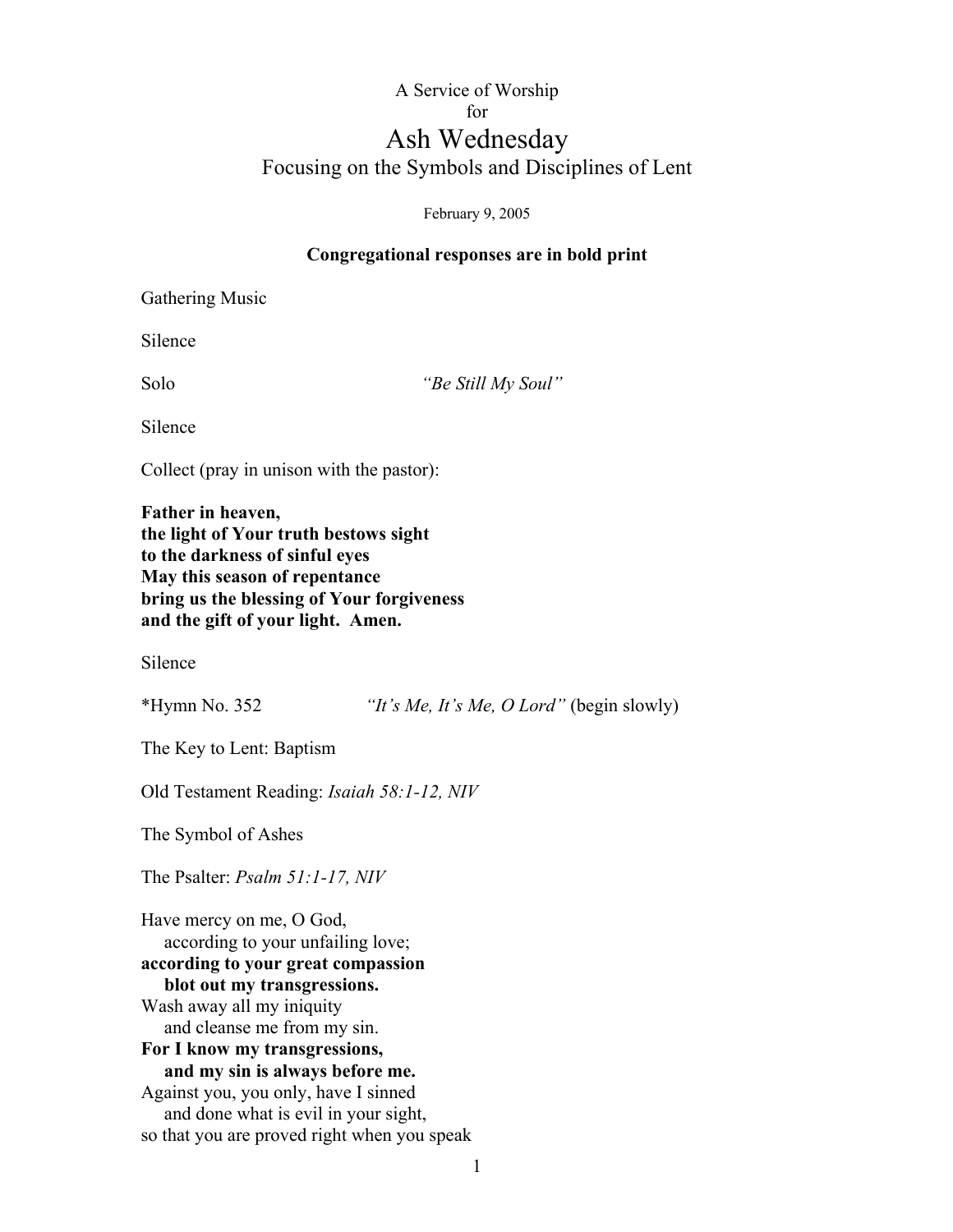and justified when you judge. **Surely I was sinful at birth, sinful from the time my mother conceived me.** Surely you desire truth in the inner parts; you teach me wisdom in the inmost place. **Cleanse me with hyssop, and I will be clean; wash me, and I will be whiter than snow.** Let me hear joy and gladness; let the bones you have crushed rejoice. **Hide your face from my sins and blot out all my iniquity.** Create in me a pure heart, O God, and renew a steadfast spirit within me. **Do not cast me from your presence or take your Holy Spirit from me.** Restore to me the joy of your salvation and grant me a willing spirit, to sustain me. **Then I will teach transgressors your ways, and sinners will turn back to you.** Save me from bloodguilt, O God, the God who saves me, and my tongue will sing of your righteousness. **O Lord, open my lips, and my mouth will declare your praise.** You do not delight in sacrifice, or I would bring it; you do not take pleasure in burnt offerings. **The sacrifices of God are a broken spirit; a broken and contrite heart, O God, you will not despise.** \*Hymn No. 357 *"Just As I Am"*

The Practice of Giving Something Up

An Epistle Reading: *2 Corinthians 5:20b-6:10, NIV*

Scrutinies: Examining Our Lives

The Gospel Reading: *Matthew 6:1-6, 16-21, NIV*

Prayer, Fasting, and Almsgiving

The Prayer of Confession

**Most merciful God, We confess that we have sinned against you in thought, word, and deed, by what we have done, and by what we have failed to do. We have not loved you with our whole heart.**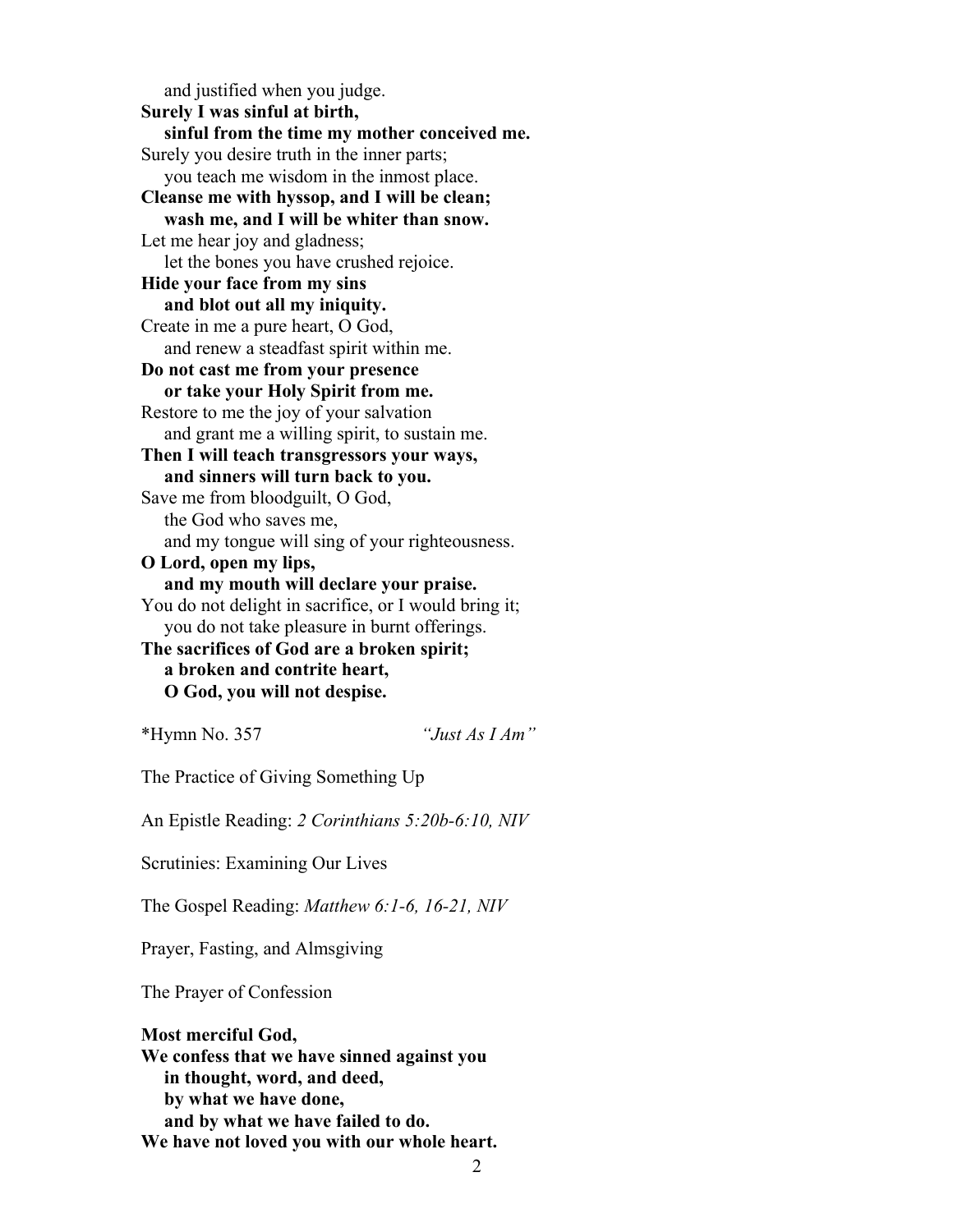**We have not loved our neighbors as ourselves. We are truly sorry, and we humbly repent. For the sake of your Son Jesus Christ, have mercy on us and forgive us; that we may delight in your will, and walk in your ways, to the glory of your Name. Amen.**

Words of Reassurance:

If anybody does sin, we have one who speaks to the Father in our defense—Jesus Christ, the Righteous One. He is the atoning sacrifice for our sins, and not only for ours, but also for the sins of the whole world. (*1 John 2:1b-2, NIV*)

**If we confess our sins, he is faithful and just and will forgive us our sins and purify us from all unrighteousness.** (*1 John 1:9, NIV*)

\*Affirmation of Faith: The Nicene Creed

**We believe in one God, the Father, the Almighty, maker of heaven and earth, of all that is, seen and unseen.**

**We believe in one Lord, Jesus Christ, the only Son of God, eternally begotten of the Father, God from God, Light from Light, true God from true God, begotten, not made, of one Being with the Father. Through Him all things were made. For us and for our salvation He came down from heaven: by the power of the Holy Spirit He became incarnate from the Virgin Mary, and was made man. For our sake He was crucified under Pontius Pilate; He suffered death and was buried. On the third day He rose again in accordance with the Scriptures; He ascended into heaven and is seated at the right hand of the Father. He will come again in glory to judge the living and the dead, and His kingdom will have no end. We believe in the Holy Spirit, the Lord, the giver of life,**

 **who proceeds from the Father. With the Father and the Son He is worshiped and glorified. He has spoken through the Prophets.**